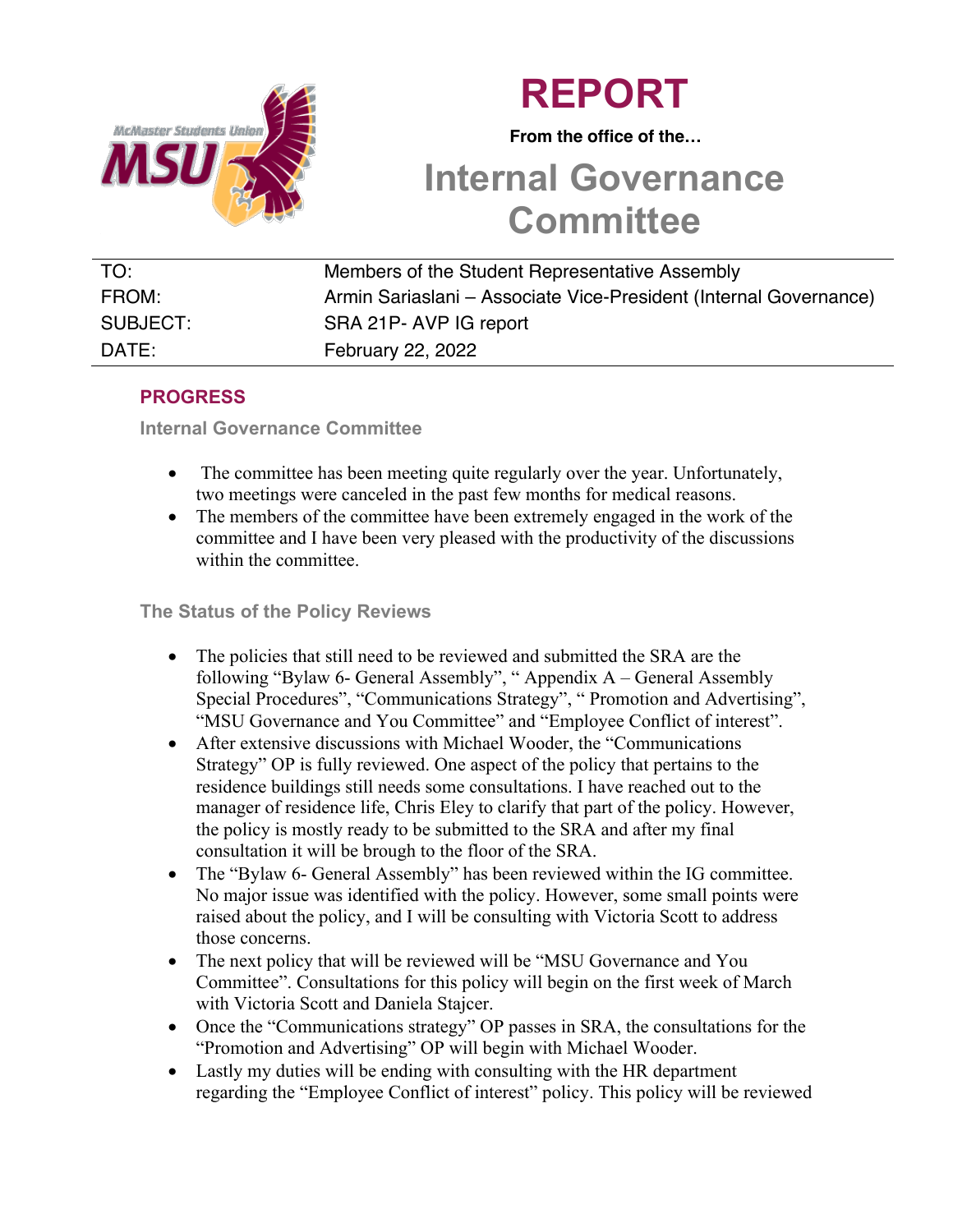last since it was recently reviewed (5 Years ago) and no major changes are expected.

#### **Projects**

- No major update is available to provide regarding the ethical purchasing policy project since my last report. I will be meeting with the president of MSU shortly to discuss the next steps for some of these projects.
- Furthermore, I would like to schedule a meeting with the next president of MSU to ensure that the next administration can continue our efforts in developing some of these policies.
- I have a great deal of concern regarding the lack of knowledge within the student body regarding the details MSU's healthcare plans. I have heard of several anecdotes of student not being aware of our medical coverage. This can add additional mental and financial stress on students.
- I have reached out the AVP-UA to have a discussion regarding improving awareness regarding MSU's medical insurance whether through drafting policies or social media campaigns.

## **Transition**

- As we are approaching the end of this administration, I have contacted the VP Admin regarding initiation the hiring process for the next AVP IG.
- I expect this process to be challenging since there was a small number of applications submitted for this role in the previous years. Therefore, I believe that this process must get started in early March.
- I have started drafting my transition report to ensure a smooth transition process for this role.
- I have to recognize that the role of AVP IG is quite complex since it requires a deep understanding of the functions and structure of MSU. Therefore, I am aiming to ensure that my transition report is comprehensive, and I will be making myself available to the next AVP IG after the termination of my term.
- I am also reviewing the AVP IG's job description to reflect upon my own experiences to evaluate if the job description was an accurate reflection of my duties over the past few months.

## **CURRENT CHALLENGES**

• The main challenge of this position is the requirement for extensive consultations with multiple people for each policy. Sometimes I have had to go through multiple emails to finally find the appropriate person to consult with. However, I must express my gratitude to Victoria Scott and Daniela Stajcer for assisting me throughout all my consultations.

#### **VOLUNTEERS**

• The members of the committee have been incredible so far. I am currently looking for ways to show my appreciation to them.